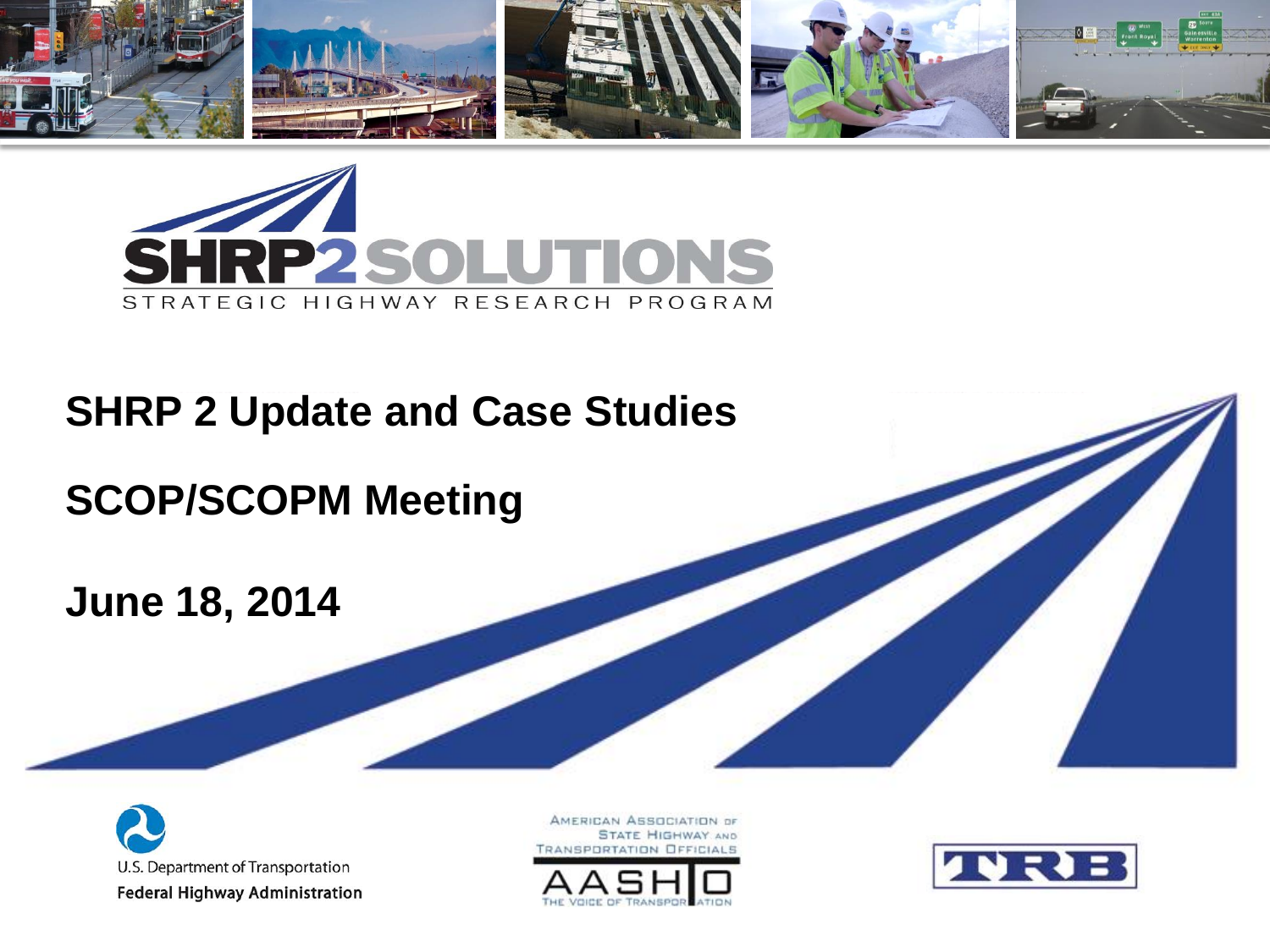# **What is SHRP2?**



### Save lives. Save money. Save time.



- \$218 million, federally funded research program to address critical transportation challenges:
	- Making highways safer
	- Fixing deteriorating infrastructure
	- Reducing congestion
- Collaborative effort of AASHTO, FHWA, and TRB
- 
- Aims to advance innovative ways to plan, renew, operate, and improve safety on the Nation's highways



2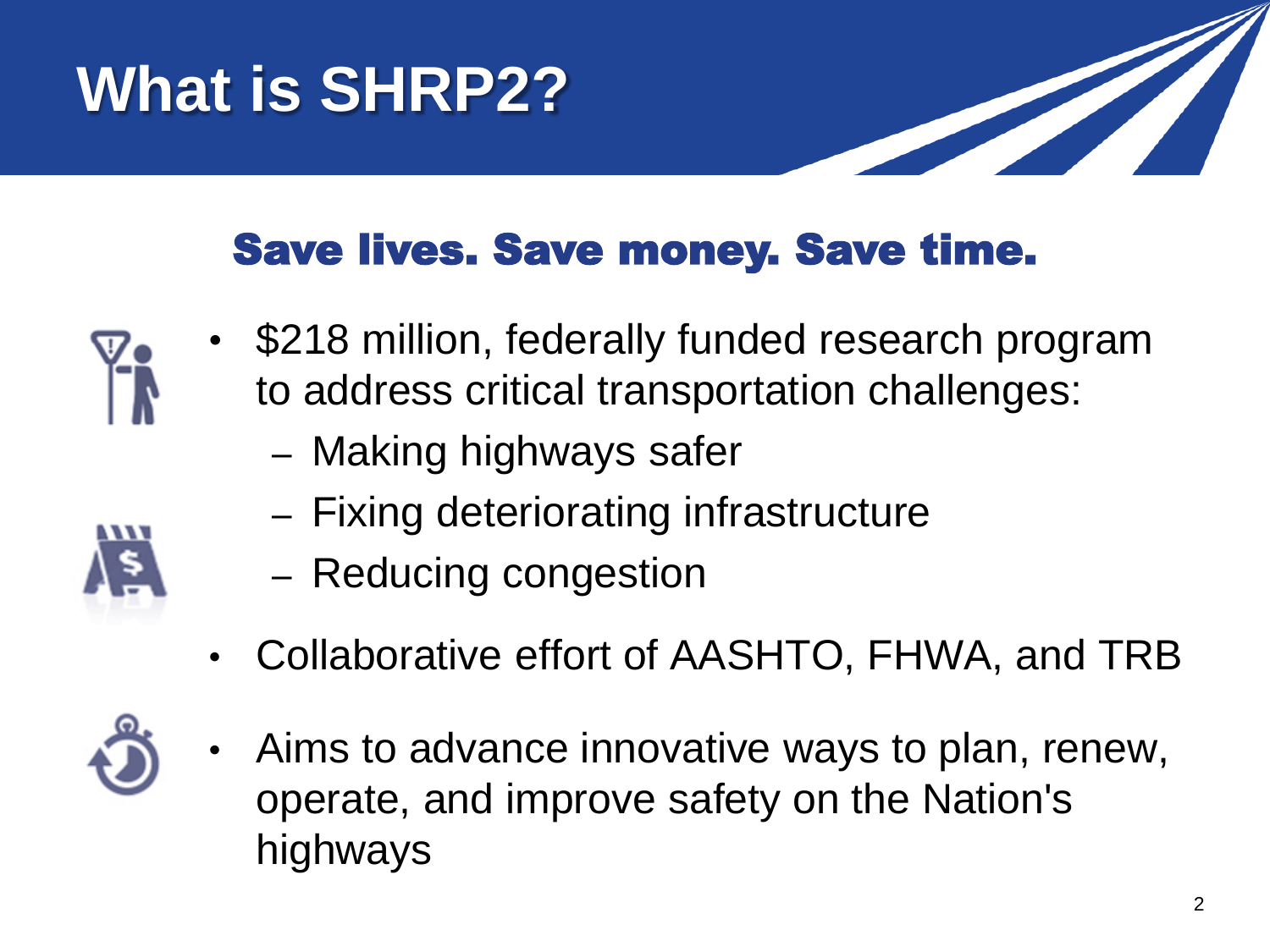## **Focus Areas**





**Safety:** Fielding the largest-ever Naturalistic Driving Study into driver behavior in order to reduce crashes and save lives



**Renewal:** Making rapid, innovative construction possible for "ordinary" projects



**Reliability:** Providing management and technical tools to reduce congestion through operations



**Capacity:** Systematizing collaborative decision making to achieve better, faster project decisions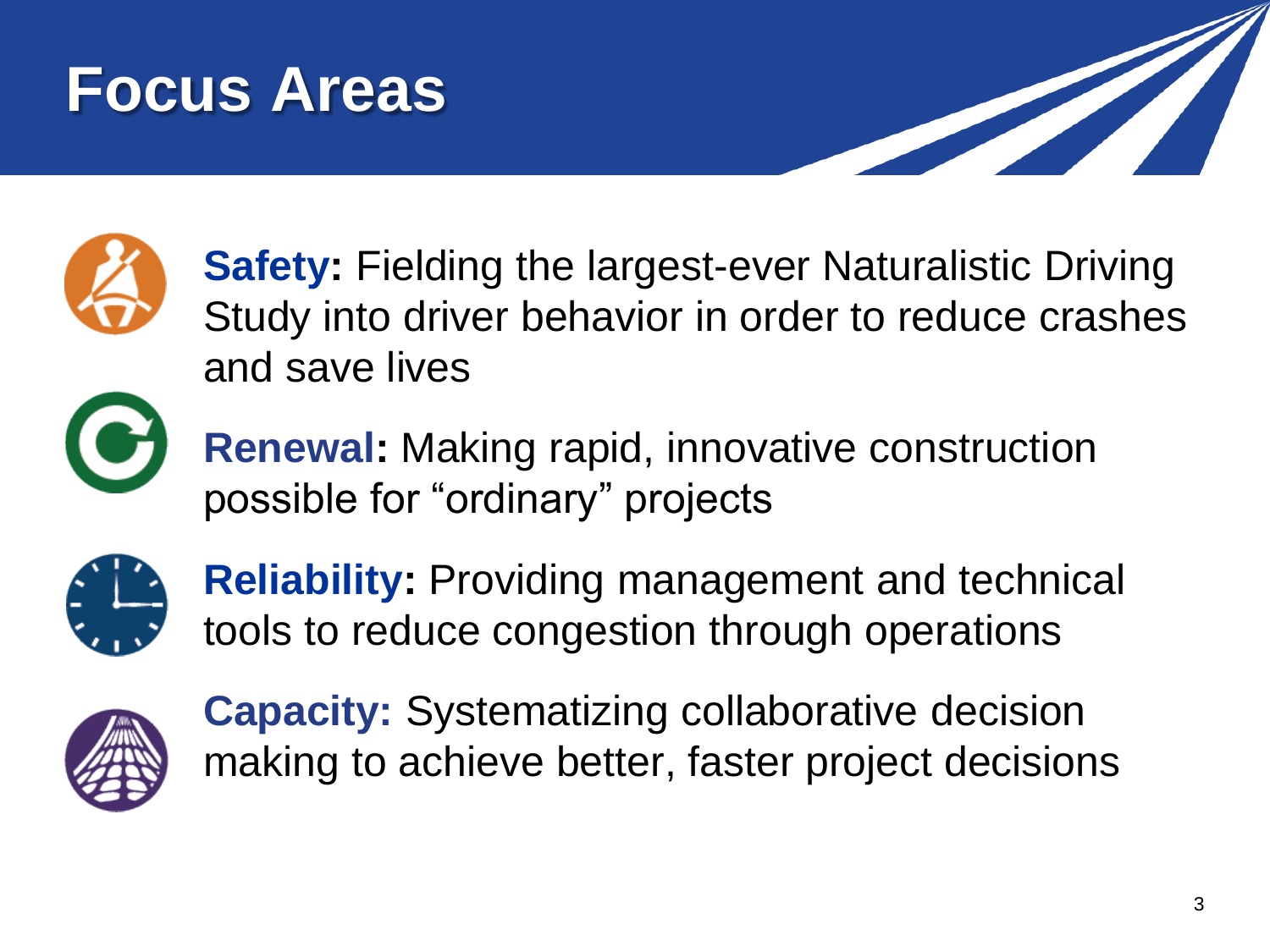**The SHRP2 Capacity Charge from Congress**

"Develop approaches and tools for systematically integrating environmental, economic, and community requirements into the analysis, planning, and design of new highway capacity"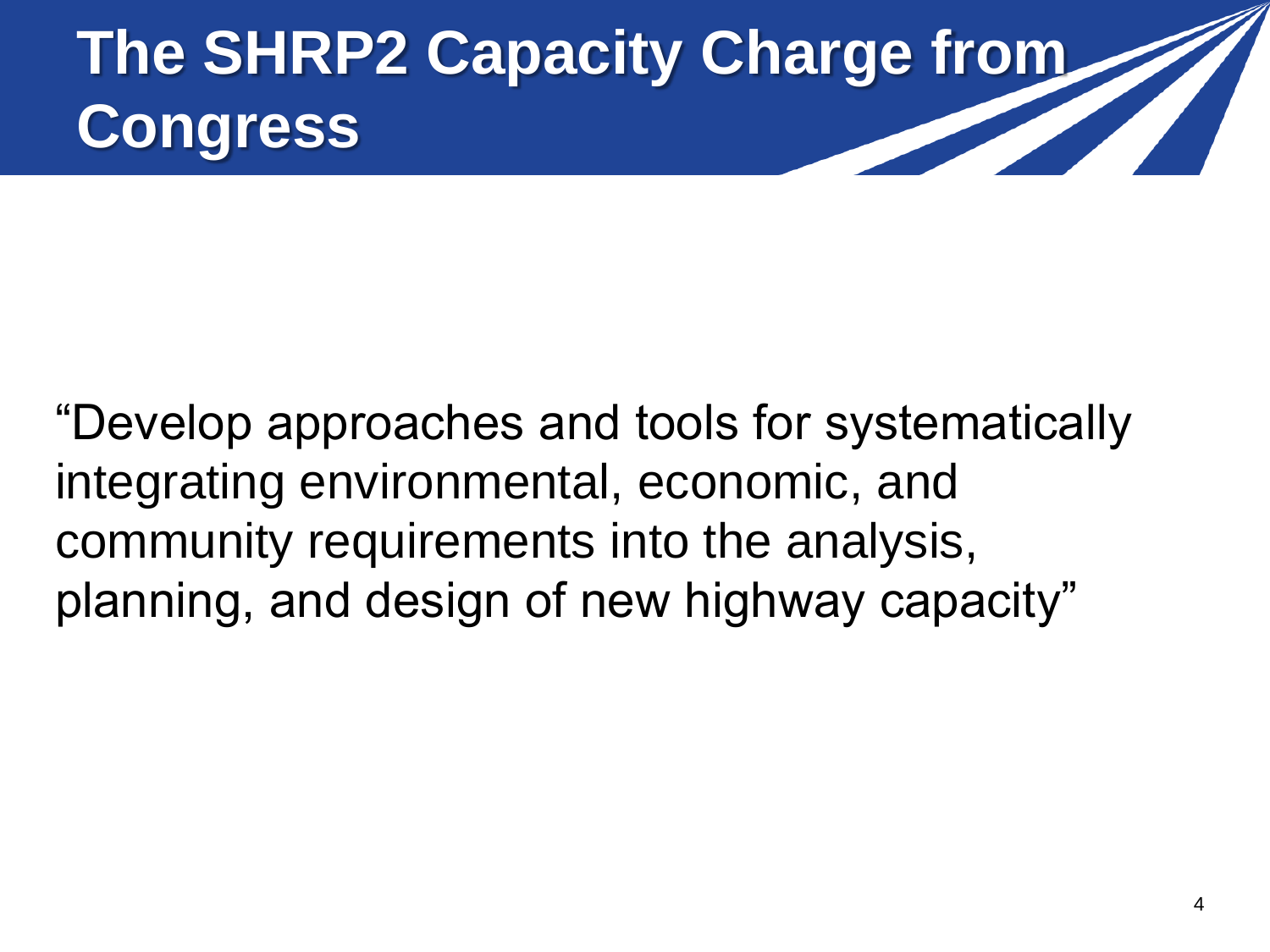## **Anticipated Outcomes and Value Added**

- Get the right people at the table at the right time with the right information
- Make decisions that "stick"
- Avoid costly and timeconsuming do-loops
- Serve environmental, community, and economic needs more closely
- Expedite delivery of new capacity

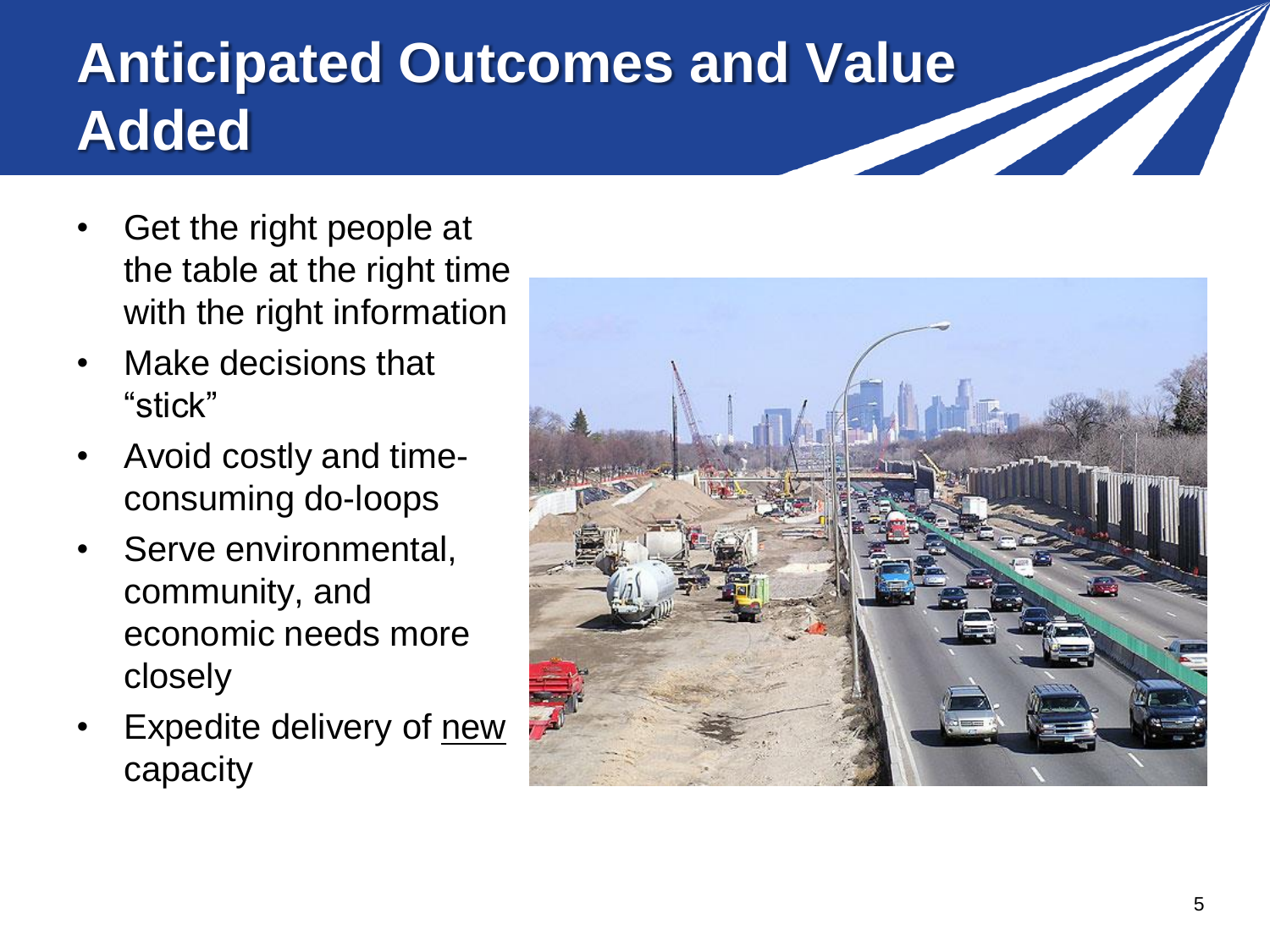# **Priority Capacity Projects**



• **Implementing Eco-Logical (C06)** 

#### • **PlanWorks**

- TCAPP (C01)
- Performance Measures for Highway Capacity Decision-Making (C02)
- Expediting Project Delivery (C19)
- **Economic Analysis Tools (Bundle)**
	- Economic Impact Case Studies (C03)
	- Economic Impact Analysis Tools (C11)
- **Advanced Travel Analysis Tools (Bundle) (C10/C04/C05/C16)**
- **Freight**
	- Freight Planning Guide (C15)
	- Freight Demand Modeling and Data Improvement (C20)  $_6$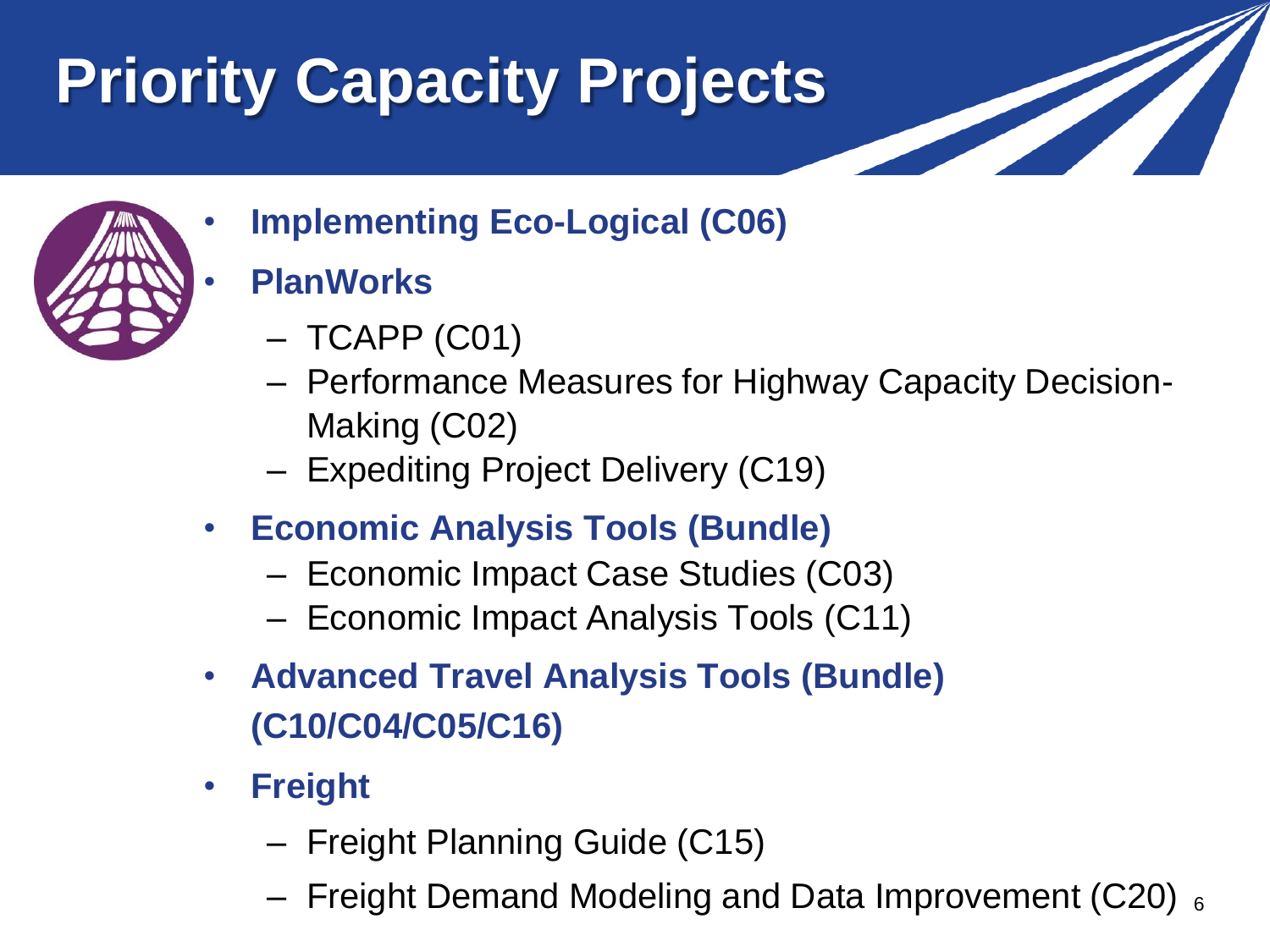## **Reliability Strategic Rationale**



### **Nonrecurring events account for more than half of congestion.**

- Impact of these events on users is reduced travel time reliability (TTR).
- TTR is valuable to users.
- TTR is a good tool to measure performance and develop and target improvements.

### **What do we need to effectively use TTR?**

- Ways to measure and monitor TTR.
- Integration of TTR into modeling, planning, programming, and design.
- Operations-oriented business practices, training.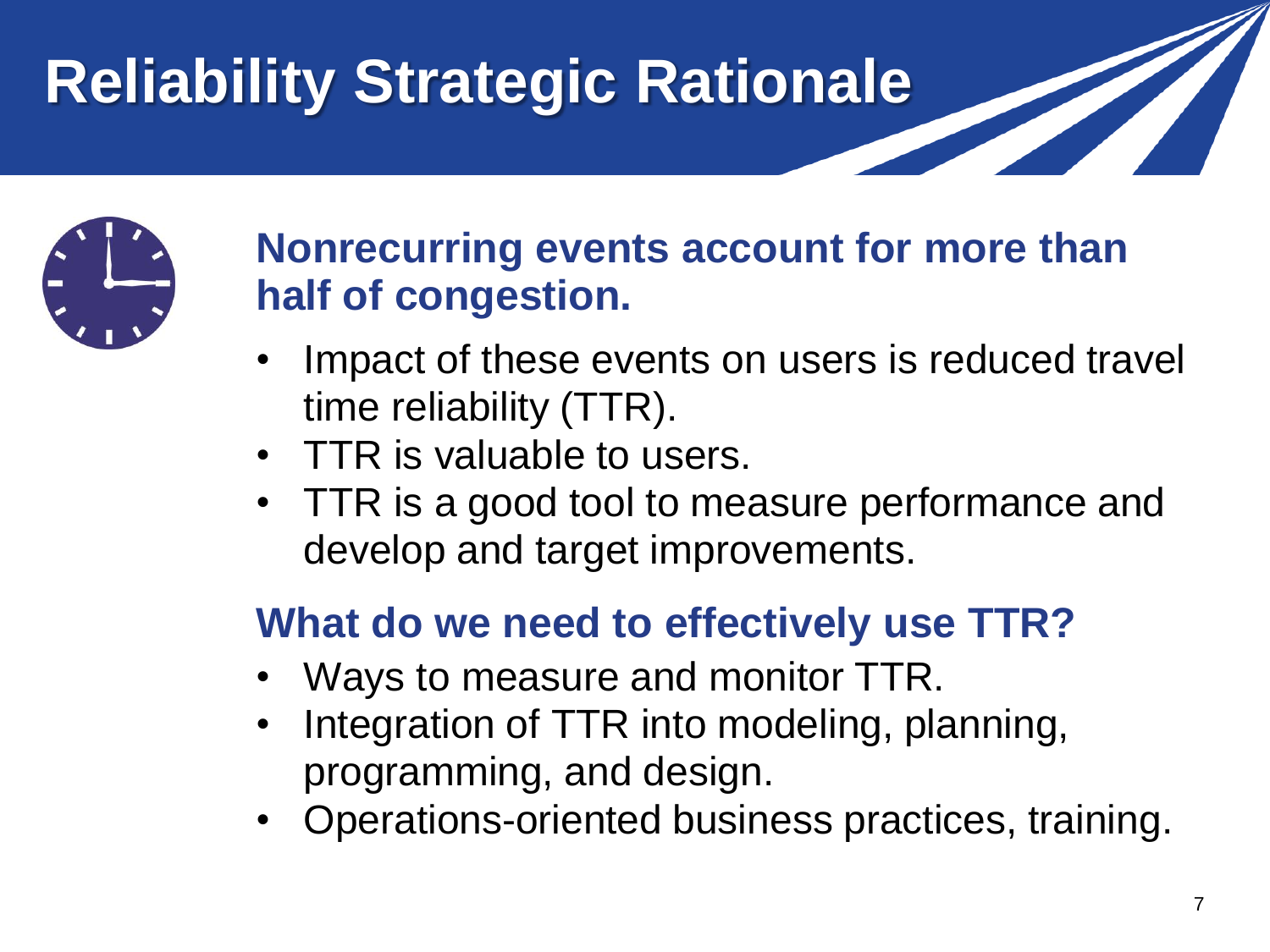# **Priority Reliability Projects**



- **National Traffic Incident Management Responder Training (L12)**
- **Organizing for Reliability**
	- CEO Workshop on Operations (L31)
	- Knowledge Transfer System (L17)
	- Organizing Agencies for Systems Operations and Mgt (L06)
	- Business Processes for Reliability (L01)
- **Reliability Data and Analysis Tools (Bundle)**
	- Monitoring Programs for Reliability (L02)
	- Planning/Programming for Reliability (L05)
	- Reliability by Design (L07)
	- Reliability in the Highway Capacity Manual (L08)
	- Economic Analysis Tools (C11)
- **Regional Operations Forum (L36)**